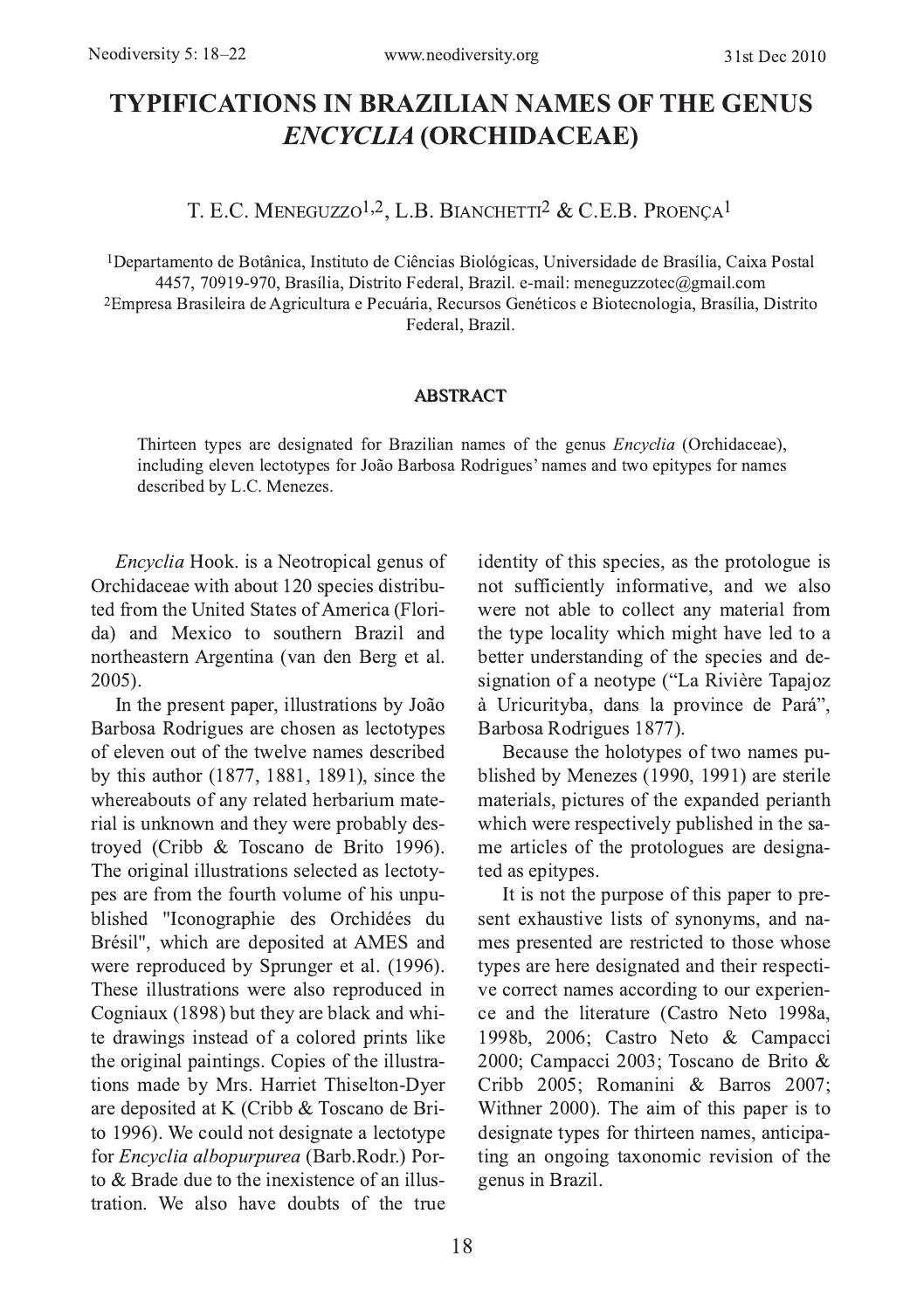**Encyclia advena** (Rchb.f.) Porto & Brade, Rodriguésia 1: 28. 1935.

Basionym: Epidendrum advenum Rchb.f., Gard. Chron. 1872: 1194. 1872. Type: BRAZIL:  $s.l., s.d., J. Dav s.n.$  (holotype W not seen, picture seen).

Epidendrum megalanthum Barb.Rodr., Gen. Sp. Orchid. 1: 51. 1877. Encyclia m*egalantha* (Barb.Rodr.) Porto & Brade, Rodriguésia 1: 29. 1935. Type: BRAZIL, "Hab. Près de Barbacena, dans la province de Minas Geraes. Fleurit en Janvier". Lectotype<br>here designated: Barbosa Rodrigues's here designated: original drawing (AMES) which would be issued in his unpublished book "Iconographie des Orchidées du Brésil: t. 217" and reproduced in Sprunger et al. (1996, p. 278,  $t. 15$ ).

Encyclia bracteata Schltr. ex Hoehne, Album Orchid. Bras.: t. 33, 1930.

Replaced synonym: Epidendrum bracteatum Barb.Rodr., Gen. Sp. Orchid. 1: 52. 1877, nom. illeg. non Vell. 1831. Epidendrum pabstii A.D.Hawkes, Orquídea (Rio de Janeiro) 18: 177. 1957. Type: BRAZIL, "Hab. Dans la province du Espirito Santo. Fleurit en Octobre". Lectotype here designated: Barbosa Rodrigues's original drawing (AMES) which would be issued in his unpublished book "Iconographie des Orchidées du Brésil: t. 344" and reproduced in Sprunger et al. (1996, p. 272, t. 9).

Barbosa Rodrigues (1877) published Epidendrum bracteatum Barb.Rodr. However it is considered an illegitimate name because the epithet was already occupied by  $E$ .  $bracteatum$  Vell., 1831. Hoehne (1930) published a posthumous combination published a proposed by Schlechter based on Barbosa Rodrugues' name "Encyclia bracteata" (Barb.Rodr.) Schltr. ex Hoehne". According to article 58 of the International Code of Botanical Nomenclature (McNeil et al. 2006) it should be interpretated as a new name based on the same type, not a combination, thus the correct name is Encyclia bracteata Schltr. ex Hoehne.

Encyclia chloroleuca (Hook.) Neumann, Rev. Hort., 2e sér., 4: 138. 1846.

Basionym: Epidendrum chloroleucum Hook., Bot. Mag. 64: t. 3557. 1837. Type: GUYANA, Demerara: s.l., s.d., J.Allcard  $s.n.$  (holotype K not seen, picture seen).

Encyclia viridiflava L.C.Menezes, Orchid Digest 55: 21. 1991. Type: BRAZIL, Rondônia: "Nova Alvorada", JUL 1990, L.C.Menezes UB4 (holotype UB!). Epitype here designated: Menezes (1991, p. 21, color picture on the left).

The exactly place of collection of the holotype is doubtful. The label of the holotype indicates Nova Alvorada, Rondônia State, which we believe is actually a district of Comodoro, Nova Alvorada, Mato Grosso, ca. 60 km from Rondônia border. Also, the protologue indicates other two other cities: Rolim de Moura and Ariquemes (Menezes 1991), both which are actually in Rondônia.

Encyclia conchaechila (Barb.Rodr.) Porto & Brade, Rodriguésia 1: 28. 1935.

Basionym: Epidendrum conchaechilum Barb.Rodr., Gen. Sp. Orchid. 1: 53. 1877. Type: BRAZIL, "Hab. Le fleuve Solimões, près de l'embouchure du Rio Negro. Floraison in Mars". Lectotype here designated: Barbosa Rodrigues's original drawing (AMES) which would be issued in his unpublished book "Iconographie des Orchidées du Brésil: t. 304" and reproduced in Sprunger et al. (1996, p. 271, t. 8).

Encyclia dichroma (Lindl.) Schltr., Orchideen (Schltr.): 209. 1914.

Basionym: Epidendrum dichromum Lindl., Edwards's Bot. Reg. 29 (misc.): 78. 1843. Encyclia dichroma (Lindl.) Porto & Brade, Rodriguésia 1: 29. 1935, nom. superfl. Type: BRAZIL, Pernambuco: s.l.,  $s.d., M.$  *Ouesnel s.n.* (holotype K not seen, nicture seen).

Epidendrum biflorum Barb.Rodr., Gen.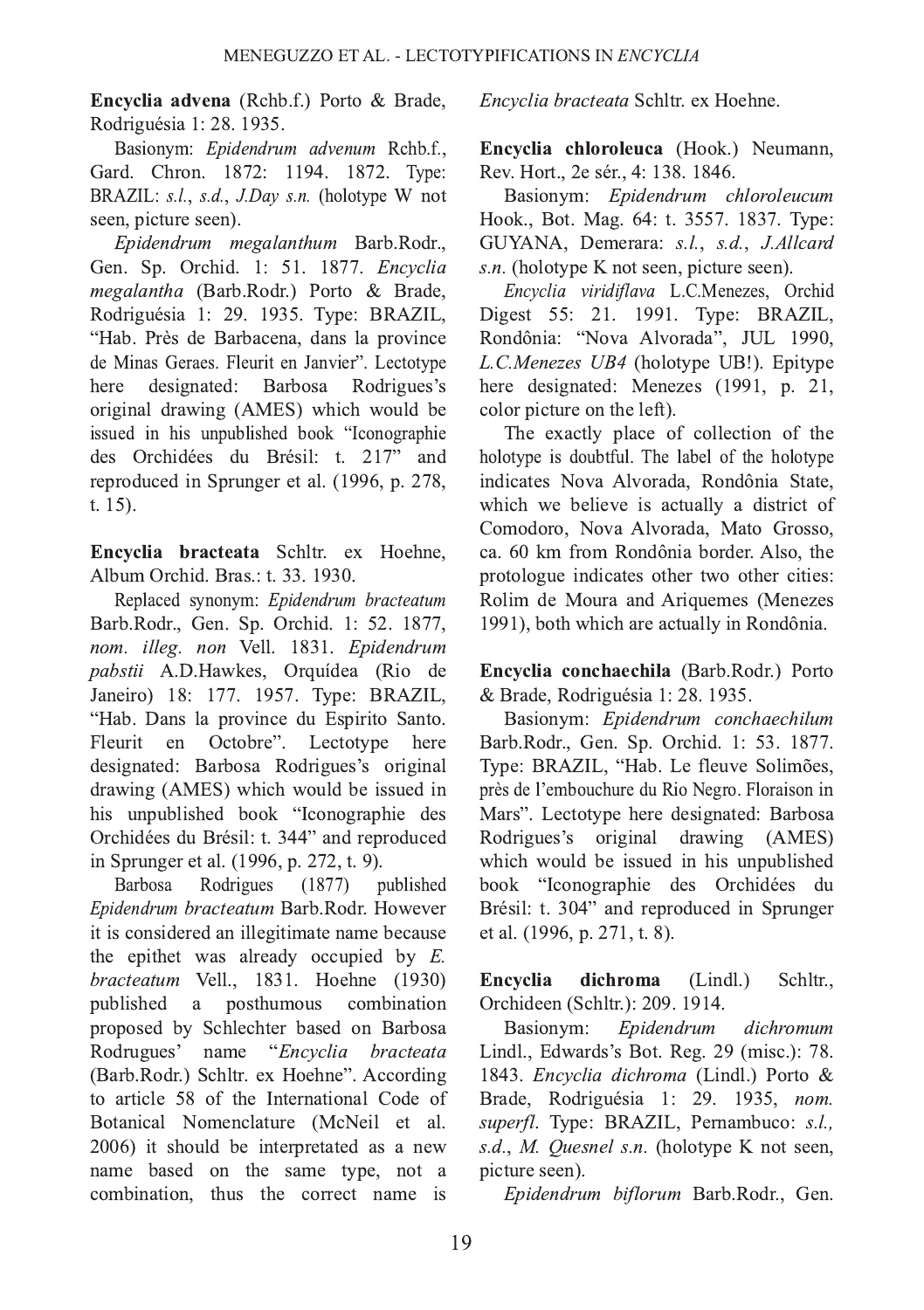Sp. Orchid. 1: 52. 1877, nom. illeg. non G.Forst 1786, Ruiz & Pav. 1798 nec Cogn. 1902. Epidendrum dichromum var. biflorum Cogn., Fl. Bras. (Martius) 3(5): 63. 1898. Epidendrum brasiliense A.D.Hawkes, Orquídea (Rio de Janeiro) 18: 168. 1957. *Encyclia* dichroma subsp. biflora Fowlie, Orchid Digest 56: 141. 1992. Type: BRAZIL, "Hab. Le sertão dos Lencóes, dans la province de Bahia. Fleurit au mois de Mars". Lectotype<br>here designated: Barbosa Rodrigues's designated: original drawing (AMES) which would be issued in his unpublished book "Iconographie des Orchidées du Brésil: t. 366" and reproduced in Sprunger et al. (1996, p. 277, t. 14).

The *Encyclia dichroma* case is similar to<br>tt discussed for *Encyclia bracteata*. that discussed for *Encyclia bracteata*.<br>Barbosa Rodrigues (1877) published Rodrigues Epidendrum biflorum Barb.Rodr., a name considered illegitimate because the epithet was already taken by two other names:  $E$ . biflorum G.Forst, 1786 and E. biflorum Ruiz & Pav., 1798. As a result the combinations proposed by Cogniaux (1898) and Fowlie (1992). "*Enidendrum dichromum* var.  $(1992)$ . "Enidendrum dichromum var. biflorum (Barb.Rodr.) Cogn" and "Encyclia dichroma subsp. biflora (Barb.Rodr.) Fowlie", respectively, should be interpreted as new names, also in accordance with article 58 (McNeill et al. 2006).

**Encyclia gallopavina** (Rchb.f.) Porto  $\&$ Brade, Rodriguésia 1: 29. 1935.

Basionym: Epidendrum gallopavinum Rchb.f., Bonplandia 3: 219. 1855. Type: BRAZIL, Rio de Janeiro: s.l., s.d., Schiller  $s.n.$  (holotype W not seen, picture seen).

Epidendrum purpurachylum Barb.Rodr., Gen. Sp. Orchid. 1: 49. 1877. Encyclia purpurachyla (Barb.Rodr.) Porto & Brade, Rodriguésia 1: 29. 1935. Type: BRAZIL, "Hab. a Queimados et à la Parahyba do Sul, dans la province Rio de Janeiro; croît sur des Mimosées et Myrtacées. Pleine floraison au mois d'Août". Lectotype here designated: Barbosa Rodrigues's original drawing (AMES) which would be issued in his unpublished book "Iconographie des Orchidées du Brésil: t. 126" and reproduced in Sprunger et al. (1996, p. 275, t. 12).

Encyclia oncidioides (Lindl.) Schltr., Orchideen (Schlechter): 210. 1914.

Basionym: Epidendrum oncidioides Lindl., Edwards's Bot. Reg. 19: tab. 1623. 1833. Type: South America:  $s.l. s.d. R$ . *Harrison s.n.* (holotype K; isotype LE).<br>Epidendrum longifolium Barb.Rodr..

Epidendrum Gen. Sp. Orchid. 2: 133. 1881. *Encyclia* longifolia (Barb.Rodr.) Schltr., Orchideen (Schltr.): 210. 1914. Type: BRAZIL, "Hab. dans le sertão da Bahia, près Lenções. Fleurit em Décembre". Lectotype here designated: Barbosa Rodrigues's original drawing (AMES) which would be issued in his unpublished book "Iconographie des Orchidées du Brésil: t. 509" and reproduced in Sprunger et al. (1996, p. 276, t. 13).

Encyclia osmantha (Barb.Rodr.) Schltr., Orchideen (Schlechter): 210. 1914.

Basionym: Epidendrum osmanthum Barb.Rodr., Gen. Sp. Orchid. 2: 134. 1881. Type: BRAZIL, "Hab. croîssant par touffes sur les arbres des forêts pres de la Casa de Pedra, à S. José d'El-Rey, Minas Geraes. Fleurit em Septembre". Lectotype here designated: Barbosa Rodrigues's original drawing (AMES) which would be issued in his unpublished book "Iconographie des Orchidées du Brésil: t. 783" and reproduced in Sprunger et al. (1996, p. 277, t. 14B).

Encyclia patens var. serroniana (Barb.Rodr.) Romanini & F.Barros, Fl. Fanerog. Ilha Cardoso 12: 102. 2007.

Basionym: Epidendrum serronianum Barb.Rodr., Gen. Sp. Orchid. 1: 53. 1877. Encyclia serroniana (Barb.Rodr.) Hoehne, Arq. Bot. Estado São Paulo 1: 124. 1952 . Encyclia odoratissima var. serroniana (Barb.Rodr.) Brieger ex F.Barros, Hoehnea 10: 91. 1983. Type: BRAZIL, "Hab. La serra da Gavêa, à Rio de Janeiro, chez mon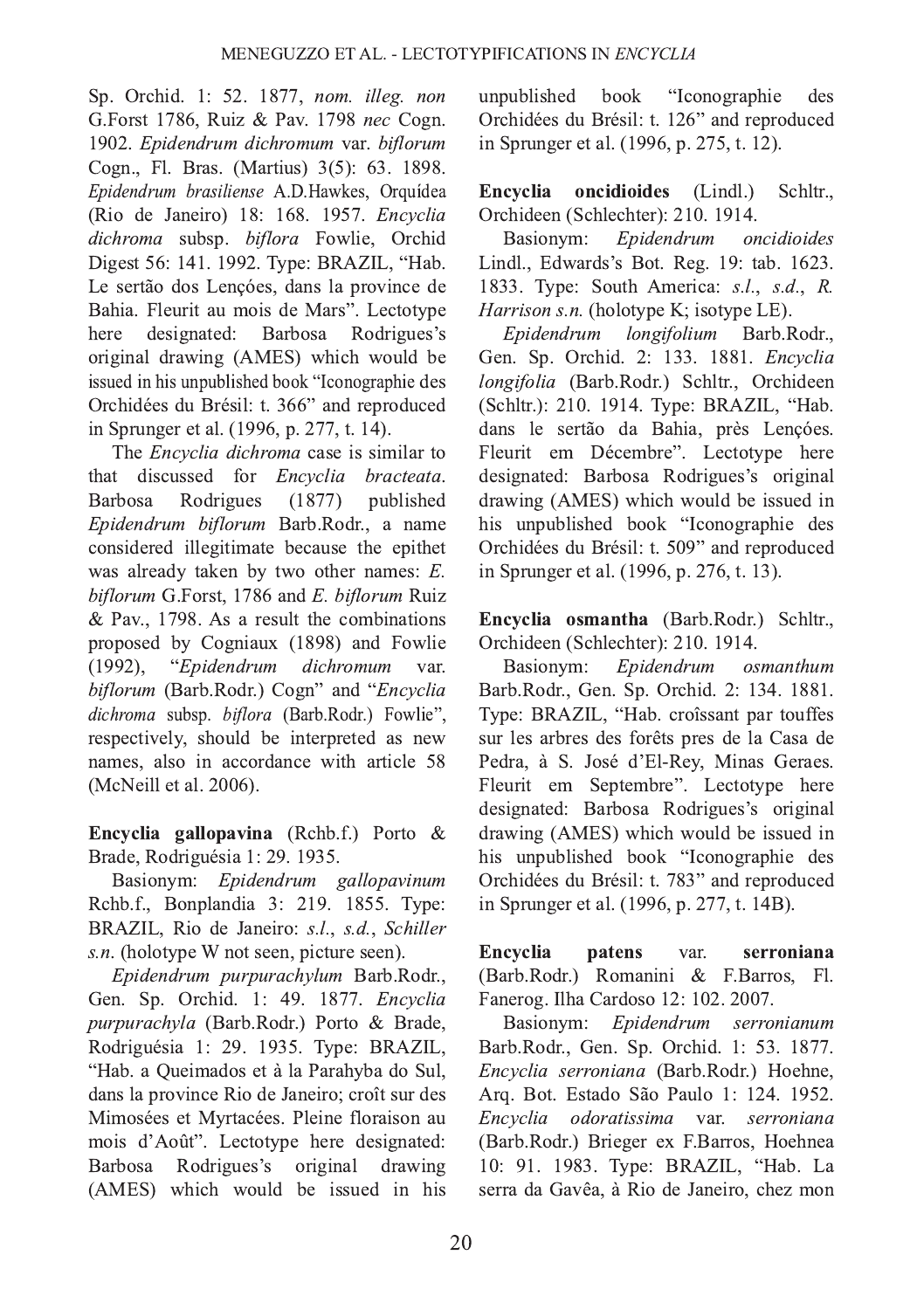maître, feu le savant naturaliste Dr. Custodio Alves Serrão; croit sur les roches. Floraison<br>en Juin". Lectotype here designated: en Juin". Lectotype here designated:<br>Barbosa Rodrigues's original drawing Barbosa Rodrigues's (AMES) which would be issued in his unpublished book "Iconographie des "Iconographie des Orchidées du Brésil: t. 66" and reproduced in Sprunger et al. (1996, p. 270, t. 7).

**Encyclia pauciflora** (Barb.Rodr.) Porto  $\&$ Brade, Rodriguésia 1: 29. 1935.

Basionym: Epidendrum pauciflorum Barb.Rodr., Gen. Sp. Orchid. 1: 49. 1877. Type: BRAZIL, "Hab. Dans la province de<br>Minas Geraes: fleurit au mois de Minas Geraes: Décembre". Lectotype here designated: Barbosa Rodrigues's original drawing (AMES) which would be issued in his unpublished book "Iconographie des "Iconographie des Orchidées du Brésil: t. 191" and reproduced in Sprunger et al. (1996, p. 274, t. 11).

**Encyclia randii** (Barb.Rodr.) Porto & Brade, Rodriguésia 1: 29. 1935.

Basionym: Epidendrum randii Barb.Rodr., Vellosia, ed. 2, 1: 123. 1891. Type: BRAZIL, "Hab. as mattas de Teffé, rio Solimões. Floresce em outubro". Lectotype here designated: Barbosa Rodrigues's original drawing (AMES) which would be issued in his unpublished book "Iconographie des Orchidées du Brésil: t. 841" and reproduced in Sprunger et al. (1996, p. 268, t. 5A).

Encyclia spiritusanctensis L.C.Menezes ex L.C.Menezes, Bol. CAOB 3: 17. 1990.

Encyclia megalantha var. spiritusanctensis L.C.Menezes, Comunicado Técnico IBAMA 1. 1990, nom. inval. Encyclia spiritusanctensis L.C.Menezes, Bol. CAOB 2: 9. 1990, nom. inval. Encyclia spiritusanctensis L.C.Menezes, Orchid Digest 55: 22. 1991. nom. superfl. Type: BRAZIL, Espírito Santo: s.l., Feb 1990, H. Kundergraber sub L. C. Menezes  $UB3$  (holotype UB!). Epitype here designated: Menezes (1990, picture on p. 16).

The first and the second names in the synonym list are considered invalid due to the inexistence of latin diagnosis and indication of a type, according to the articles  $36$  and  $37$  (McNeill et al.  $2006$ ). The third name is superfluous because it is an identical version of the protologue, except for being in english, while the protologue is in portuguese, and published just a few months after it

Encyclia vauapervensis (Barb.Rodr.) Porto & Brade, Rodriguésia 1: 29. 1935, as 'jauaperiensis'.

Basionym: Epidendrum yauaperyense Barb.Rodr., Vellosia, ed. 2, 1: 1223. 1891. Type: BRAZIL, "Hab. as arvores das mattas virgens do rio Yauapery. Floresce em março". Lectotype here designated: Barbosa Rodrigues's original drawing (AMES) which would be issued in his unpublished book "Iconographie des Orchidées du Brésil 4: t.  $855$ " and reproduced in Sprunger et al. (1996, p. 268, t. 5B).

### ACKNOWLEDGMENTS

The first author thank the Conselho Nacional de Desenvolvimento Científico Tecnológico (CNPq) and Fundação de Fundação de Empreendimentos Científicos e Tecnológicos (FINATEC) for research funding.

#### **LITERATURE CITED**

- Barbosa Rodrigues, J. 1877. Genera et species orchidearum novarum. Vol. 1. C. & H. Fleiuss, Rio de Janeiro.
- Barbosa Rodrigues, J. 1881. Genera et species orchidearum novarum. Vol. 2. Typographia Nacional, Rio de Janeiro.
- Barbosa Rodrigues, J. 1891. Genera et species orchidearum novarum. Vellosia, ed. 2, 1: 115-133.
- Campacci, M. A. 2003. Encyclia. Coletânea de orquídeas brasileiras 1: 1-32. .
- Castro Neto, V. P. 1998a. Contribuição ao estudo das Encyclia brasileiras; parte 1. Orquidário  $12:43-71$
- Castro Neto, V. P. 1998b. Contribuição ao estudo